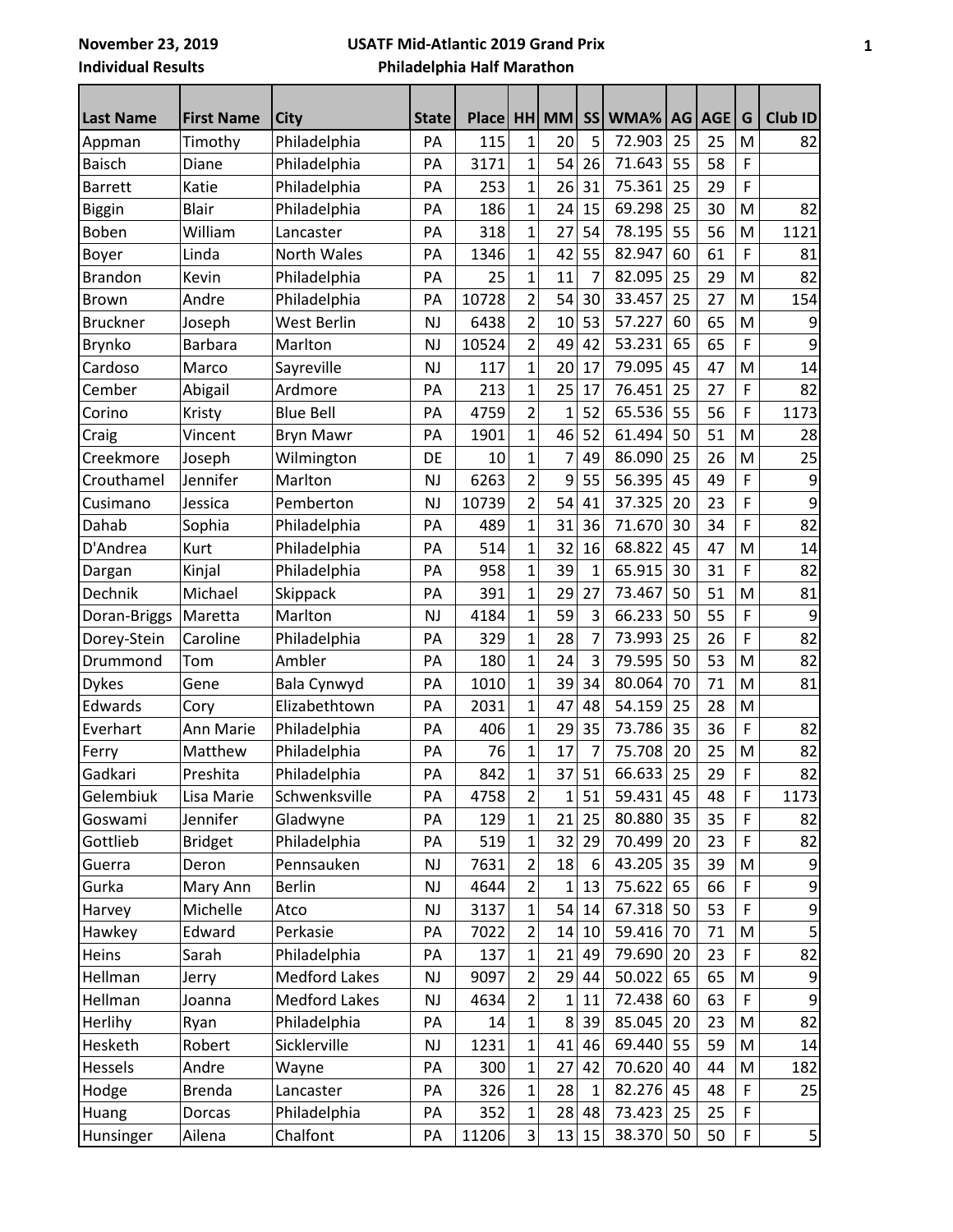**November 23, 2019 Individual Results**

## **USATF Mid-Atlantic 2019 Grand Prix Philadelphia Half Marathon**

| Jackson       | Priscilla     | West Chester           | PA        | 8776 | 2              | 27             | 7            | 46.856 | 40 | 43 | F |                |
|---------------|---------------|------------------------|-----------|------|----------------|----------------|--------------|--------|----|----|---|----------------|
| Jenkinson     | Amanda        | Doylestown             | PA        | 2566 | $\mathbf{1}$   | 51             | 11           | 65.133 | 45 | 48 | F | 5              |
| Johnson       | Jemal         | Phila                  | PA        | 9535 | $\overline{2}$ | 34             | 39           | 42.127 | 45 | 50 | M |                |
| Kane          | Matt          | Philadelphia           | PA        | 21   | $\overline{1}$ | 9              | 44           | 83.724 | 25 | 29 | M | 82             |
| Koniges       | Frank         | Haddonfield            | <b>NJ</b> | 4260 | $\overline{1}$ | 59             | 22           | 62.748 | 65 | 65 | M | 14             |
| <b>Krauss</b> | Michael       | Wallingford            | PA        | 622  | 1              | 34             | 33           | 66.050 | 40 | 45 | M |                |
| Lawson        | Jacob         | <b>Chester Springs</b> | PA        | 113  | $\overline{1}$ | 19             | 54           | 74.593 | 15 | 16 | M |                |
| Lawson        | Teagan        | <b>Chester Springs</b> | PA        | 144  | $\overline{1}$ | 22             | 7            | 75.036 |    | 14 | M | $\overline{2}$ |
| Lichtner      | Ryan          | Pennsburg              | PA        | 494  | $\mathbf{1}$   | 31             | 44           | 63.645 | 30 | 31 | M | 82             |
| Long          | Erica         | Haddonfield            | NJ        | 314  | $\overline{1}$ | 27             | 52           | 74.203 | 25 | 29 | F | 82             |
| Lorah         | Daniel        | Lock Haven             | PA        | 77   | 1              | 17             | 27           | 75.382 | 20 | 23 | M | 55             |
| Mann          | Charles       | Cherry Hill            | <b>NJ</b> | 4147 | $\overline{1}$ | 58             | 54           | 54.317 | 45 | 49 | M | 14             |
| Marino        | Jerry         | Williamstown           | <b>NJ</b> | 6895 | $\overline{2}$ | 13             | 29           | 58.447 | 65 | 69 | M | 14             |
| Matula        | Jeremy        | Lancaster              | PA        | 63   | $\overline{1}$ | 16             | 8            | 76.708 | 30 | 32 | M | 1121           |
| McCloskey     | Patrick       | Doylestown             | PA        | 8489 | $\overline{2}$ | 24             | 40           | 46.659 | 50 | 54 | M |                |
| McGowan       | Karen         | Medford                | <b>NJ</b> | 1404 | $\overline{1}$ | 43             | 20           | 83.758 | 60 | 62 | F | 14             |
| McMillan      | Jay           | Columbia               | PA        | 146  | $\overline{1}$ | 22             | 12           | 77.251 | 45 | 47 | M | 1121           |
| Miller        | Mark          | Reading                | PA        | 1963 | 1              | 47             | 20           | 57.220 | 40 | 43 | M | 1165           |
| Moll          | Vlatka        | Doylestown             | PA        | 8517 | $\overline{2}$ | 24             | 52           | 64.220 | 65 | 67 | F | 1173           |
| Molz          | Marie         | Mount Laurel           | <b>NJ</b> | 4959 | $\overline{2}$ | 2              | 59           | 55.617 | 40 | 42 | F | 306            |
| Moore         | Jo Ann        | Philadelphia           | PA        | 4351 | 1              | 59             | 44           | 64.226 | 50 | 53 | F |                |
| Mosher        | Regina        | Williamstown           | <b>NJ</b> | 8721 | $\overline{2}$ | 26             | 46           | 50.522 | 50 | 50 | F | 14             |
| Mullen        | Nace          | Philadelphia           | PA        | 4664 | $\overline{2}$ | $\mathbf 1$    | 20           | 59.931 | 60 | 62 | M | 28             |
| Mullin        | Christopher   | Eagleville             | PA        | 22   | $\overline{1}$ | 9              | 50           | 83.604 | 25 | 25 | M | 82             |
| Nardo         | Mary          | Wilmigton              | DE        | 6552 | $\overline{2}$ | 11             | 28           | 70.766 | 65 | 67 | F | 25             |
| Narron        | James         | Philadelphia           | PA        | 3094 | $\overline{1}$ | 54             | $\mathbf{1}$ | 59.202 | 50 | 54 | M | 81             |
| Nieto         | Benjamin      | Philadelphia           | PA        | 67   | $\overline{1}$ | 16             | 35           | 76.257 | 30 | 32 | M | 82             |
| Nop           | Sovannara     | Cherry Hill            | <b>NJ</b> | 4818 | $\overline{2}$ | $\overline{2}$ | 11           | 53.322 | 50 | 50 | M | 9              |
| O'Brien       | Jerry         | Philadelphia           | PA        | 2950 | $\overline{1}$ | 53             | 14           | 51.560 | 30 | 31 | M |                |
| O'Donnell     | Jake          | Moorestown             | <b>NJ</b> | 29   | $\mathbf{1}$   | 11             | 27           | 81.712 | 25 | 26 | M | 82             |
| Olenginski    | Greg          | Philadelphia           | PA        | 32   | $\mathbf 1$    | 11             | 34           | 81.579 | 25 | 26 | M | 82             |
| Palumbo       | Kurt          | Philadelphia           | PA        | 259  | $\overline{1}$ | 26             | 41           | 67.352 | 25 | 26 | M | 82             |
| Pasquella     | Linda         | Franklinville          | <b>NJ</b> | 2925 | 1              | 53             | 5            | 68.003 | 50 | 53 | F | $\overline{9}$ |
| Pastore       | Christopher   | Holmes                 | PA        | 51   | 1              | 14             | 45           | 78.105 | 20 | 24 | M |                |
| Patterson     | Paul          | Drexel Hill            | PA        | 289  | 1              | 27             | 29           | 71.976 | 45 | 46 | M | 81             |
| Pellechio     | <b>Thomas</b> | Doylestown             | PA        | 2316 | 1              | 49             | 47           | 67.557 | 60 | 64 | M | 5              |
| Perkins       | Gary          | Philadelphia           | PA        | 9576 | 2              | 35             | 13           | 44.282 | 55 | 56 | M |                |
| Pitone        | Ernie         | Springfield            | PA        | 4    | 1              | 4              | 12           | 90.940 | 20 | 24 | M |                |
| Predhome      | Alex          | Philadelphia           | PA        | 26   | 1              | 11             | 9            | 82.057 | 25 | 25 | M | 82             |
| Regan         | Cecelia       | Glenside               | PA        | 1967 | 1              | 47             | 21           | 68.250 | 45 | 49 | F | 81             |
| Reid          | James         | <b>West Chester</b>    | PA        | 358  | 1              | 28             | 51           | 78.803 | 55 | 58 | M | 146            |
| Richards      | Josh          | Philadelphia           | PA        | 2238 | 1              | 49             | 20           | 54.573 | 35 | 39 | M | 82             |
| Ronayne       | Jennifer      | <b>West Chester</b>    | PA        | 3440 | 1              | 55             | 38           | 56.385 | 25 | 28 | F |                |
| Rubinich      | Kara          | Downingtown            | PA        | 191  | 1              | 24             | 21           | 80.498 | 40 | 41 | F | 155            |
| Santiago      | Daryl         | Philadelphia           | PA        | 218  | $\overline{1}$ | 25             | 21           | 68.483 | 30 | 33 | M | 82             |
| Sawyer        | Steve         | Philadelphia           | PA        | 3941 | 1              | 57             | 58           | 65.456 | 65 | 68 | M | 81             |
| Scholl        | David         | Jenkintown             | PA        | 53   | 1              | 14             | 52           | 82.725 | 40 | 44 | M | 81             |